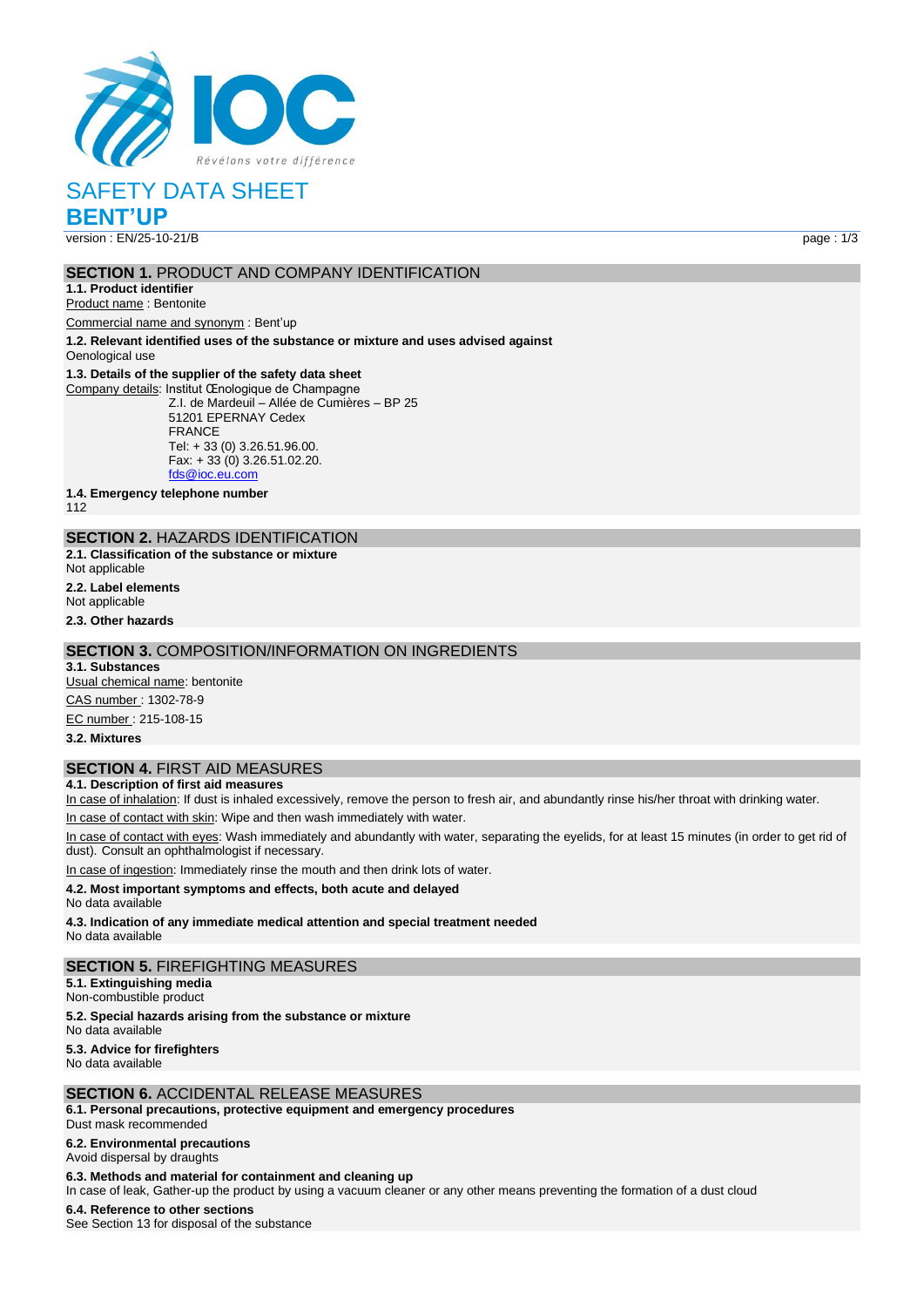

# SAFETY DATA SHEET

**BENT'UP**

version : EN/25-10-21/B page : 2/3

# **SECTION 7.** HANDLING AND STORAGE

## **7.1. Precautions for safe handling**

- Technical measures: ensure that cold water sources and eye fountains are in close proximity.

- Protect workers from exposure: prevent the formation and dissemination of dust clouds in air.

- Other precautions: do not breath in dust.

#### **7.2. Conditions for safe storage, including any incompatibilities**

Store at room temperature in a dry room away from damp.

**7.3. Specific end use(s)**

## **SECTION 8.** EXPOSURE CONTROL / PERSONAL PROTECTION

**8.1. Control parameters** Refer to section 15.

**8.2. Exposure controls** Respiratory protection: Wear a dust mask if necessary. Eye protection: Protective glasses.

# **SECTION 9.** PHYSICAL AND CHEMICAL PROPERTIES

**9.1. Information on basic physical and chemical properties** Apperance : Granules Odour : No Odour threshold : No data available pH : 10-12 Melting / freezing point : No data available Initial boiling point and boiling range : No data available Flash point : No data available Evaporation rate: No data available Flammability (solid, gas) : No data available Upper/lower flammability or explosive limits: No data available Vapour pressure : No data available Vapour density: No data available Relative density: No data available Solubility(ies); No data available Partition coefficient: n-octanol/water: No data available Auto-ignition temperature: No data available Decomposition temperature: No data available Viscosity : No data available Explosive properties: No data available Oxidising properties: No data available

**9.2. Other information**

# **SECTION 10.** STABILITY AND REACTIVITY

**10.1. Reactivity** No data available **10.2. Chemical stability** The product is stable under normal conditions of storage and handling **10.3. Possibility of hazardous reactions** No data available **10.4. Conditions to avoid** No data available **10.5. Incompatible materials** No data available **10.6. Hazardous decomposition products** No data available

#### **SECTION 11.** TOXICOLOGICAL INFORMATION **11.1. Information on toxicological effects**

Irritation: repeated inhalation of dust can cause temporary irritations of the respiratory tracts (mechanical effect of dust).